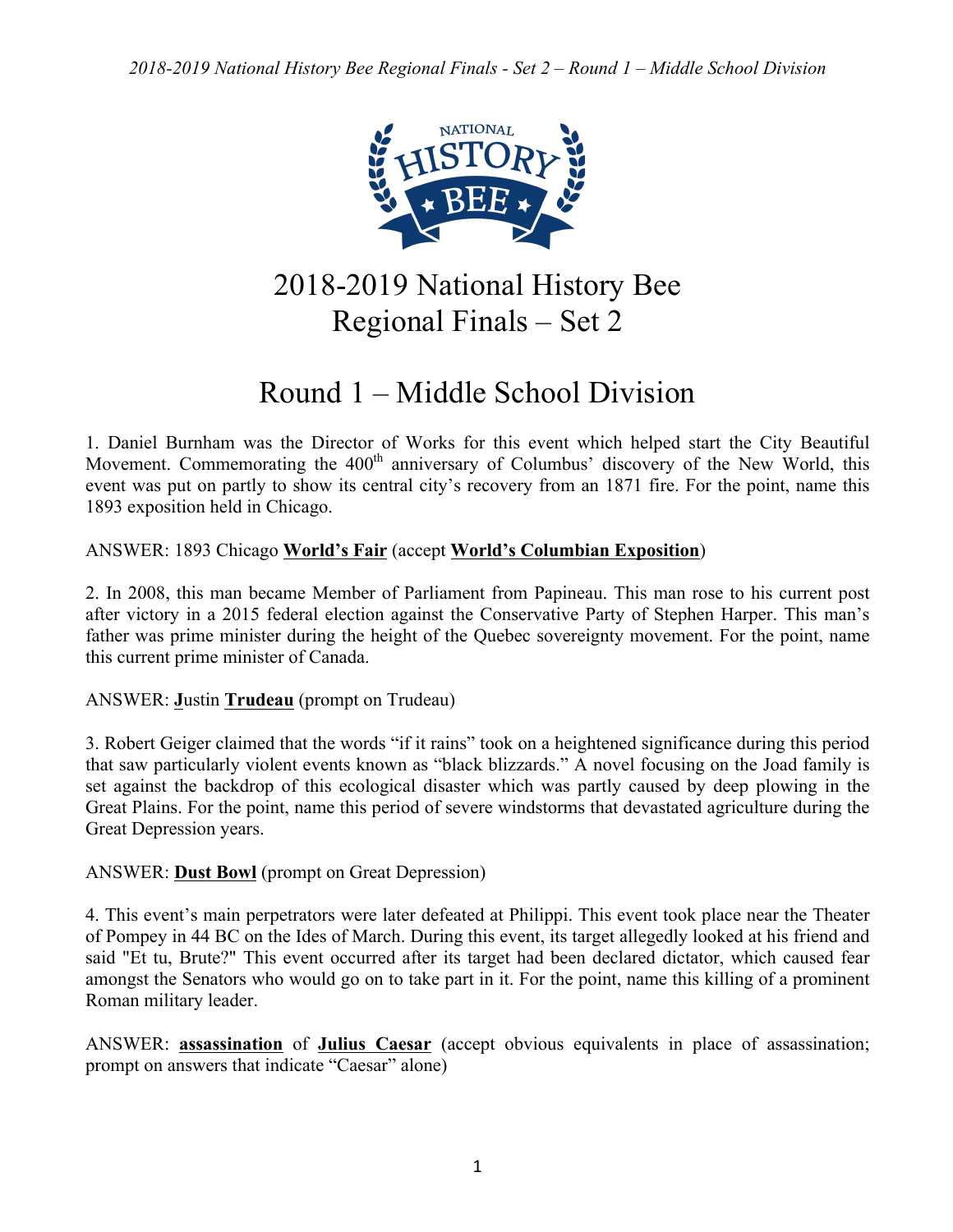5. In the midst of the Glorious Revolution, this colony faced a religious rebellion led by John Coode. Disputes over overlapping grants between this province and Pennsylvania led to the formation of the Mason-Dixon Line. Named after the wife of Charles I, this colony was founded as a haven for Catholics by a member of the Calvert family. For the point, name this colony once governed by Lord Baltimore.

#### ANSWER: **Maryland**

6. A group of ethnically European individuals born in what is now this country was given a name translating to "black foot." A paramilitary organization affiliated with this country called the OAS attempted to assassinate another country's leader, Charles de Gaulle. Achieving independence from France in 1962, for the point, name this large country in the northwest of Africa.

## ANSWER: **Algeria**

7. Booth Tarkington penned an essay to accompany a work by this artist depicting Jim Edgerton standing up during a town hall meeting to speak against a proposal. The *Problem We All Live With* was created by this artist who worked for the *Saturday Evening Post*. Inspired by a 1941 presidential speech, this man created a series that included entries "of speech" and "of worship." For the point, name this illustrator and creator of the *Four Freedoms* series.

## ANSWER: Norman Percevel **Rockwell**

8. A group of saboteurs attacked this country's Vemork heavy water plant to hamper Nazi nuclear weapons projects. Josef Terboven replaced a Nazi collaborator who led this country during World War II who is considered a national traitor in this country, Vidkun Quisling. In the 1960s and 70s, this country's oil industry grew after the exploration of North Sea sites like Statfjord. For the point, name this Scandinavian country where oil wealth has made Oslo one of the world's most expensive cities.

#### ANSWER: Kingdom of **Norway**

9. Billionaire Ross Perot ran for president twice during this decade which saw the creation of NAFTA and the Gulf War. A president during this decade was impeached after news broke out of a scandal involving Monica Lewinsky. For the point, name this decade, during much of which Bill Clinton was president.

#### ANSWER: **1990's**

10. Directly east of this building was the Ludus Magnus, which was a training school for its most famous performers. Funds for this building's construction were obtained from the Siege of Jerusalem. Built between 70 and 80 AD by the father-son pair of Vespasian and Titus, this building was also known as the Flavian Amphitheater. For the point, name this venue in Rome where gladiator combat could be viewed.

#### ANSWER: **Colosseum** (accept **Coliseum**; accept **Flavian Amphitheatre**)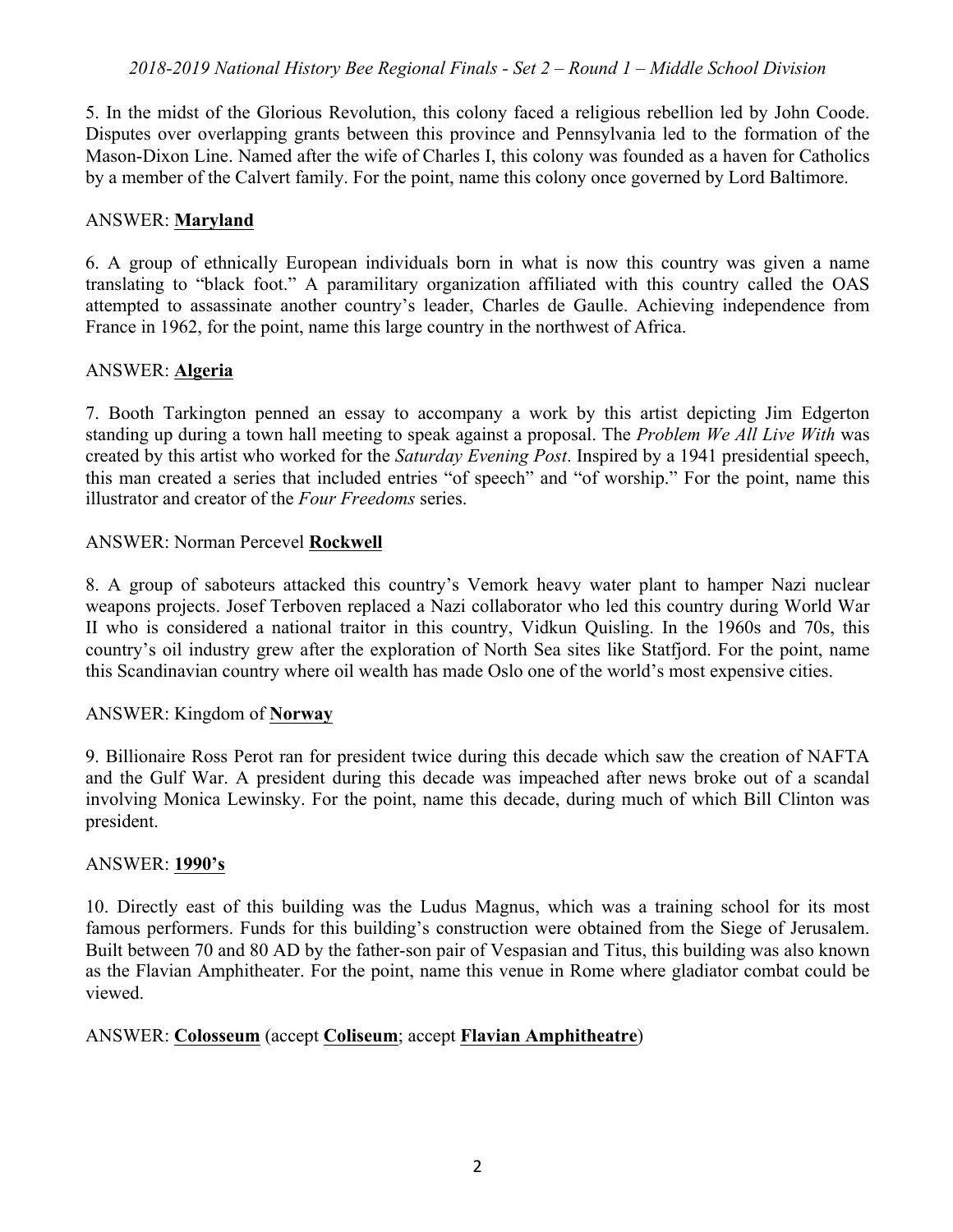11. The Battle of Gravelotte was the largest battle during this conflict which was brought about due to an altered telegram sent to one side's ruler in the spa town of Ems. The Army of the Rhine represented one side in this conflict, which was a defeat for the forces of Napoleon III. Otto von Bismarck led the winning side in, for the point, what 1870-1871 European war that signaled the rise of German military might?

#### ANSWER: **Franco-Prussian** War

12. Archibald Campbell introduced the cultivation of a variety of this good in a namesake town of West Bengal. In India, this good's namesake board has historically aimed to prevent the false labelling of its rare Darjeeling variety. Ayurvedic traditions helped bring about the tradition of drinking herbal varieties of, for the point, what beverage that comes in green and Earl Grey varieties?

## ANSWER: **Tea**

13. An elevated fish-hook formation was set up by one side at this battle along Cemetery Hill. The  $20<sup>th</sup>$ Maine Volunteers under Joshua Chamberlain conducted a bayonet attack at this battle, which saw fighting at Little Round Top. George Meade commanded Union forces at this battle that culminated in a failed Confederate charge led by George Pickett. For the point, name this decisive 1863 Civil War battle that took place in Pennsylvania.

## ANSWER: Battle of **Gettysburg**

14. This man succeeded his father Sin-Muballit as a leader of the Amorite Dynasty. The principle of *lex talionis*, or "an eye for an eye," is found in the most famous document credited to this man who ruled in the 1700s BC. That document contains similarities to the Laws of Moses. For the point, name this Mesopotamian ruler closely associated with a namesake law code.

#### ANSWER: **Hammurabi**

15. At the Hartford Convention, members of this party discussed its opposition to the War of 1812. John Jay was among the three authors of a set of documents that shares its name with this party. John Adams was a founding member of, for the point, what early American party that favored a strong central government?

#### ANSWER: **Federalist** Party

16. Papa Doc and Baby Doc were members of the Duvalier family that governed this country where a namesake Creole became an official language in the late 1900s. 100,000 people are thought to have died in a 2010 earthquake that hit this Caribbean country. For the point, name this country where massive deforestation has occurred on the western side of the island of Hispaniola.

#### ANSWER: **Haiti**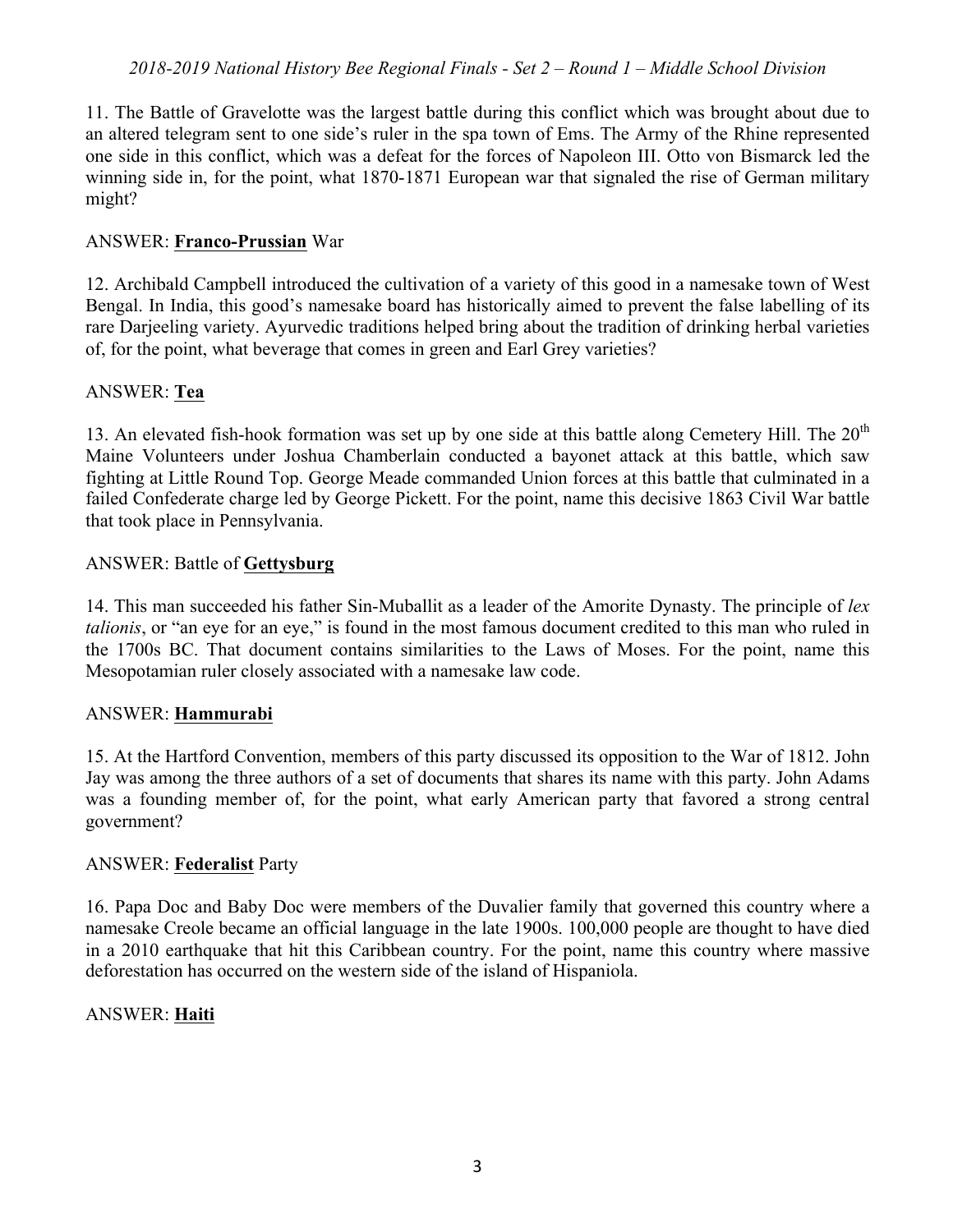17. A history of this man's most famous business venture was written by the muckraker Ida Tarbell. This native of Cleveland, Ohio used horizontal and vertical integration to dominate his main industry and was the target of trust-busting efforts that led to the creation of companies like ExxonMobil. Standard Oil was founded by, for the point, what man considered the wealthiest American in history?

#### ANSWER: John Davison **Rockefeller** Sr.

18. The Marquis of Labrador represented Spain at this event, where he was unable to restore the Bourbons to the Spanish throne. Swiss neutrality was guaranteed at this event which continued despite Napoleon's usurpation of power during the Hundred Days. Klemens von Metternich oversaw this event which gave rise to a dispute resolution system known as the Concert of Europe. For the point, name this 1814-1815 meeting in the Austrian capital.

#### ANSWER: **Congress of Vienna**

19. A primary cause of this conflict was an attack along a key river during the Thornton Affair. Just after the Second Seminole War, a future president nicknamed "Old Rough and Ready" won the Battle of Buena Vista during this conflict. The Treaty of Guadalupe Hidalgo brought an end to this conflict that began shortly after one side annexed Texas. For the point, name this 1846 to 1848 conflict between the United States and a southern neighbor.

## ANSWER: **Mexican**-American War

20. This empire's rise was cemented by Sosso's defeat at the Battle of Kirina. The Epic of Sundiata is a founding text of this empire whose most famous ruler brought over 12,000 slaves and nearly 100 camels on a pilgrimage that drove down gold prices worldwide. That leader was Mansa Musa, who oversaw many construction projects in its city of Timbuktu. For the point, name this empire that shares its name with a West African country.

#### ANSWER: **Mali** Empire

21. This man claimed that the "new language is the language of atomic warfare" in his "Atoms for Peace" speech. Construction of the Interstate Highway System began during the presidency of this man who twice defeated Adlai Stevenson for the post. This first Supreme Allied Commander of NATO succeeded Harry Truman after his popularity grew as a general during World War II. For the point, name this president during much of the 1950s.

#### ANSWER: Dwight David "Ike" **Eisenhower**

22. The holder of this position has historically ruled from the Chrysanthemum Throne. Holders of this position were considered to be descendants of the goddess Amaterasu. Akihito is the current holder of this position, which during World War II, was held by Hirohito. For the point, name this imperial ruler of a nation centered at Tokyo.

#### ANSWER: **Emperor of Japan**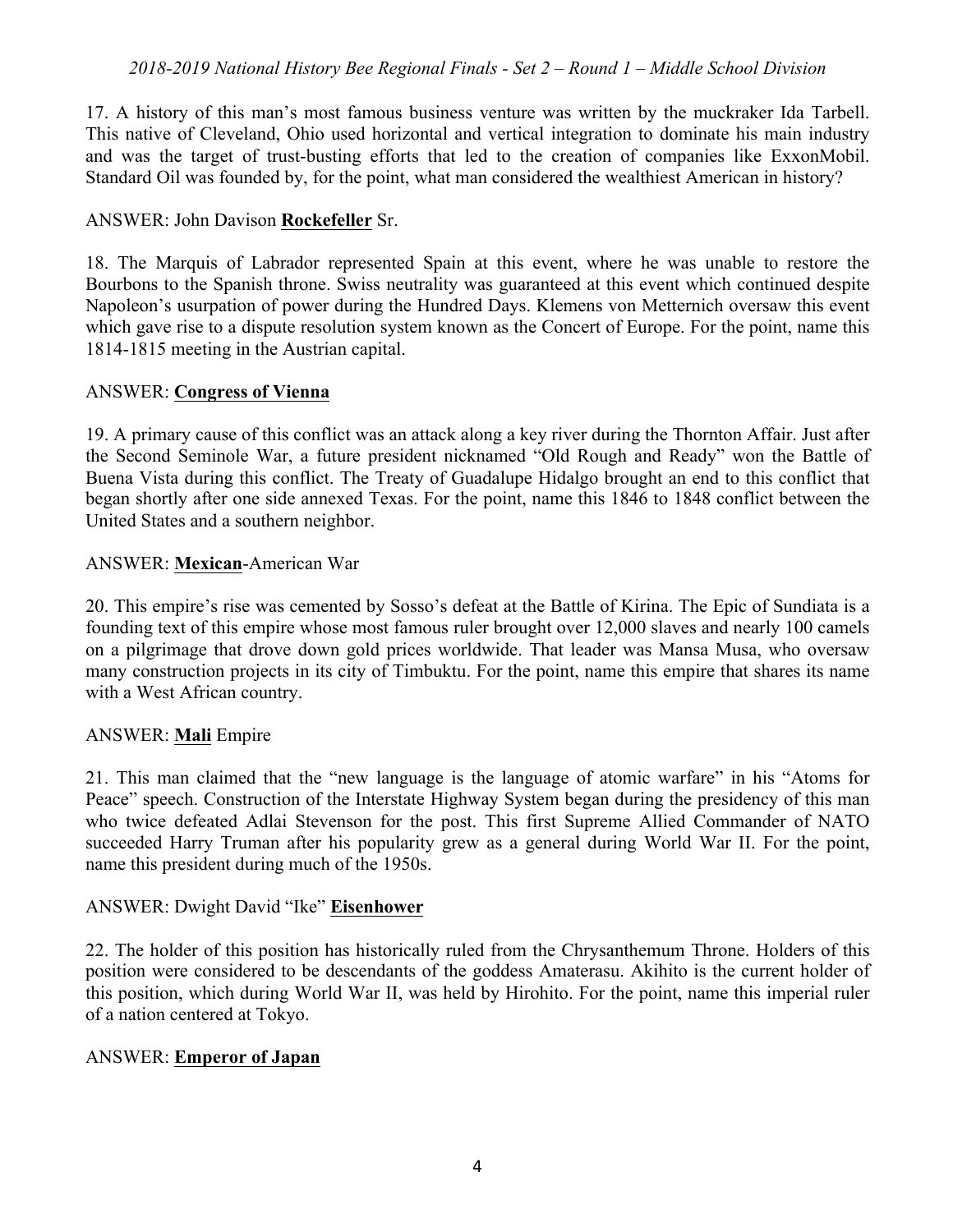23. The first husband of this woman was a wealthy planter named Daniel Custis. John Trumbull gifted this woman a portrait of her husband that was placed in her home at Mount Vernon. This woman notably did not attend the 1789 inauguration of her husband. For the point, name this wife of the first president of the United States.

ANSWER: **M**artha **Washington** (prompt on "Washington alone"; accept Martha **Dandridge;** accept Martha **Custis**)

24. One of this leader's campaigns called for the creation of backyard furnaces as a means of speeding his country's transformation from an agrarian economy to an industrial one as part of the Great Leap Forward. This man's forces fled from the Kuomintang armies of Chiang Kai-shek during the Long March. For the point, name this chairman of the Chinese Communist Party.

#### ANSWER: **Mao** Zedong

25. A memorial in Shanksville, PA commemorates this event, after which stock exchanges were closed for a week. The nickname of "America's Mayor" was given to Rudy Giuliani for his handling of his city's response to this event. Hundreds of firefighters lost their lives trying to save victims of these attacks. For the point, what series of attacks resulted in the destruction of the World Trade Center in New York City?

#### ANSWER: **September 11** attacks (accept **9/11**)

26. This man's finance minister, Jacques Necker, increased the representation of the Third Estate in the Estates General. As this man was attempting to escape his country, this king was recognized in Varennes [**vuh-REN**] from where he was later taken to his 1793 execution. For the point, name this king who was deposed in the French Revolution.

#### ANSWER: **Louis XVI** (prompt on "Louis")

27. This body was opposed in the Senate by a faction led by Henry Cabot Lodge. The creation of this body was called for in the Fourteen Points of Woodrow Wilson. This body's first council meeting was held six days after the signing of the Treaty of Versailles. Aiming to keep the peace after the First World War, for the point, name this predecessor to the United Nations.

#### ANSWER: **League of Nations**

28. A contemporary biography of this man was written by his courtier Einhard. With his brother Carloman, this man split the land of Aquitaine that he was given by his father Pepin the Short. In the year 800, Pope Leo III made this man "Emperor of the Romans" on Christmas Day. A leader of the Carolingian Dynasty, for the point, name this "King of the Franks."

#### ANSWER: **Charlemagne** (accept **Carolus Magnus**)